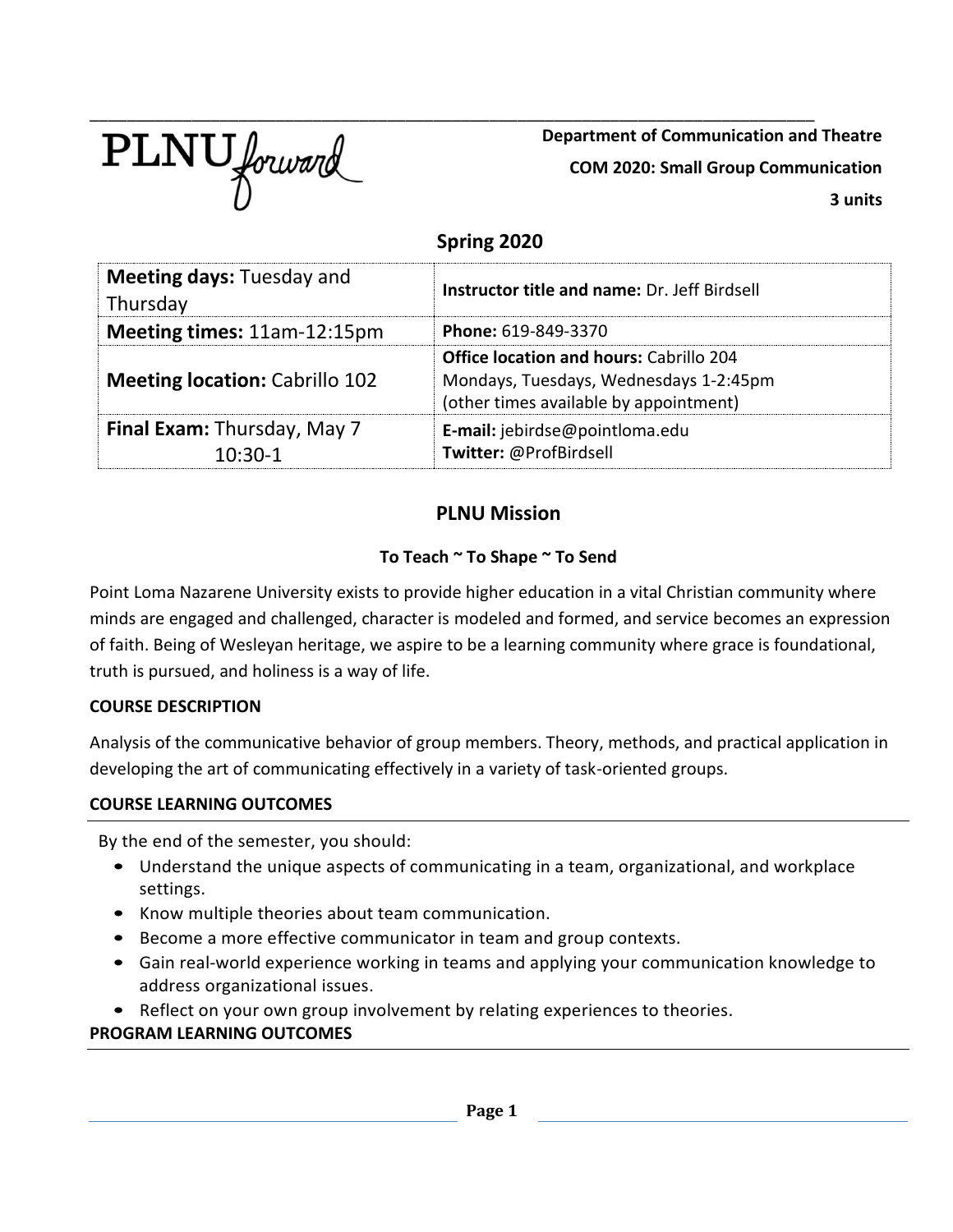As a required course for a degree in Managerial and Organizational Communication, this course will contribute to the following PLOs

- Develop a sophisticated understanding of communication as the negotiation of meaning.
- Display communication competence both verbally and nonverbally in interpersonal, small group, organizational, and intercultural contexts.
- Formulate a thesis, organize a complex idea, and support it with appropriate evidence using proper grammar and punctuation.
- Demonstrate an ability to present themselves in a professional manner including resume, interview skills, and presentations.
- Demonstrate an understanding and ability to work collaboratively in a group.
- Analyze and conduct original communication research (quantitative and qualitative) using scholarly journals, data bases, and collecting and analyzing empirical data.
- Demonstrate an understanding of basic theoretical concepts relative to organizational behavior including scientific management, systems theory, and organizational culture.
- Integrate a Christian perspective of values and ethics in their communication in interpersonal, small group organizational and intercultural contexts.
- Develop an awareness of multiple approaches to leadership and develop a personal leadership philosophy.

## **REQUIRED TEXTS AND RECOMMENDED STUDY RESOURCES**

Readings posted to Canvas (see daily calendar for details)

### **ASSESSMENT AND GRADING**

During the course of the semester you will be responsible for the following written assignments. These assignments are designed to address the course objectives. Some will require you to work in a group. See the descriptions below and the detailed instructions at the end of the syllabus for more details.

| Assignment Distribution:                                                                                                                                                                                          |                                                                                                                                             |                                        |                                        |                                                                                                                                                                        | Grade Scale                                         |                                               |                          |                                               |
|-------------------------------------------------------------------------------------------------------------------------------------------------------------------------------------------------------------------|---------------------------------------------------------------------------------------------------------------------------------------------|----------------------------------------|----------------------------------------|------------------------------------------------------------------------------------------------------------------------------------------------------------------------|-----------------------------------------------------|-----------------------------------------------|--------------------------|-----------------------------------------------|
| Reflection 1                                                                                                                                                                                                      | 2 % (10 pts)                                                                                                                                |                                        |                                        | Percentage                                                                                                                                                             |                                                     | Points                                        |                          |                                               |
| Exam 1<br>Student Led Discussion (individual)<br><b>Group Led Discussion</b><br>Reflection 2<br>Exam 2<br>Reflection 3<br>Exam 3<br><b>Group Reflection Presentation</b><br><b>Experiential Learning Activity</b> | 10% (50 pts)<br>2 % (10 pts)<br>6% (30 pts)<br>2 % (10 pts)<br>10% (50 pts)<br>2 % (10 pts)<br>10% (50 pts)<br>12% (60 pts)<br>12% (60 pts) | A<br>А-<br>B+<br>B<br>$B -$<br>C+<br>C | 93<br>90<br>87<br>83<br>80<br>77<br>73 | $\blacksquare$<br>$\blacksquare$<br>$\qquad \qquad \blacksquare$<br>$\overline{\phantom{a}}$<br>$\overline{\phantom{a}}$<br>$\blacksquare$<br>$\overline{\phantom{a}}$ | 100<br>92.9<br>89.9<br>86.9<br>82.9<br>79.9<br>76.9 | 465<br>450<br>435<br>415<br>400<br>385<br>365 |                          | 500<br>465<br>450<br>435<br>415<br>400<br>385 |
| <b>Experiential Learning Report</b>                                                                                                                                                                               | 12% (60 pts)                                                                                                                                | $C -$                                  | 70                                     | $\blacksquare$                                                                                                                                                         | 72.9                                                | 350                                           | $\overline{\phantom{a}}$ | 365                                           |
| <b>Experiential Learning Presentation</b>                                                                                                                                                                         | 12% (60 pts)                                                                                                                                | D+                                     | 67                                     | $\blacksquare$                                                                                                                                                         | 69.9                                                | 335                                           |                          | 350                                           |
| <b>Class Participation</b>                                                                                                                                                                                        | 8% (40 pts)                                                                                                                                 | D                                      | 63                                     | $\blacksquare$                                                                                                                                                         | 66.9                                                | 315                                           |                          | 335                                           |
|                                                                                                                                                                                                                   |                                                                                                                                             | D-                                     | 60                                     | $\blacksquare$                                                                                                                                                         | 62.9                                                | 300                                           |                          | 315                                           |
|                                                                                                                                                                                                                   |                                                                                                                                             | F                                      | 0                                      | $\overline{\phantom{a}}$                                                                                                                                               | 59.9                                                | 0                                             |                          | 300                                           |

#### **INCOMPLETES AND LATE ASSIGNMENTS**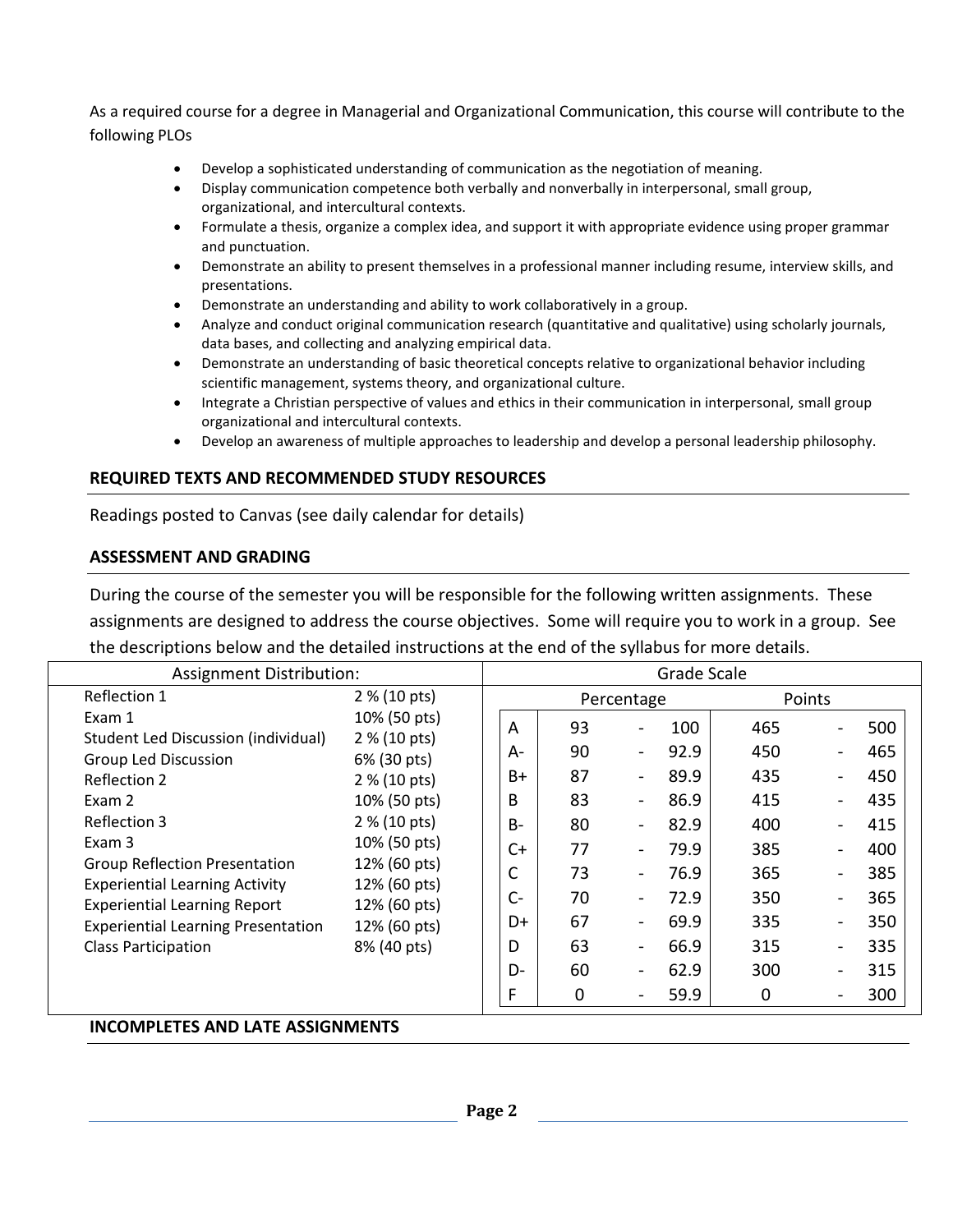All assignments are to be submitted/turned in by the beginning of the class session when they are due including assignments posted in Canvas. Incompletes will only be assigned in extremely unusual circumstances. Assignments turned in past due will be accepted but the grade will be reduced by 10% as soon as the assignment is tardy and another 10% for every 24 hour period after that.

## **GRADING**

Regardless of your prior experiences with grading, I am insistent that a "C" is considered "average" or acceptable work, grades of "B" and "A" are awarded for above average and exceptional work respectively. Normally, those students receiving A's represent the top 10 - 25% of a class.

Feedback on assignments will be provided using the "Annotated Comments" feature in Canvas. Please follow the instructions at<https://tinyurl.com/BirdsellGrades> to access them.

There is a 24-7 rule in this class: you must wait at least 24 hours after receiving a grade to discuss it, and no later than 7 days. Any discussion of grades must occur outside of class time. I will gladly talk about assignments (non-grade issues) past the 7-day period. To avoid confusion, you must (a) document the error in writing, (b) state why you think it is an error (based on the syllabus (course expectations, grading policies, etc.) and specific assignment details.), and (c) suggest what you think should be done to rectify the error (in cases where this is not obvious). These matters will be dealt with promptly. (If an error had been made which benefits you, please accept it as a "gift" which does not need to be reported.)

## **FINAL EXAMINATION POLICY**

Successful completion of this class requires taking the final examination **on its scheduled day**. The final examination schedule is posted on the [Class Schedules](http://www.pointloma.edu/experience/academics/class-schedules) site. No requests for early examinations or alternative days will be approved.

# **PLNU COPYRIGHT POLICY**

Point Loma Nazarene University, as a non-profit educational institution, is entitled by law to use materials protected by the US Copyright Act for classroom education. Any use of those materials outside the class may violate the law.

# **PLNU ACADEMIC HONESTY POLICY**

Students should demonstrate academic honesty by doing original work and by giving appropriate credit to the ideas of others. Academic dishonesty is the act of presenting information, ideas, and/or concepts as one's own when in reality they are the results of another person's creativity and effort. A faculty member who believes a situation involving academic dishonesty has been detected may assign a failing grade for that assignment or examination, or, depending on the seriousness of the offense, for the course. Faculty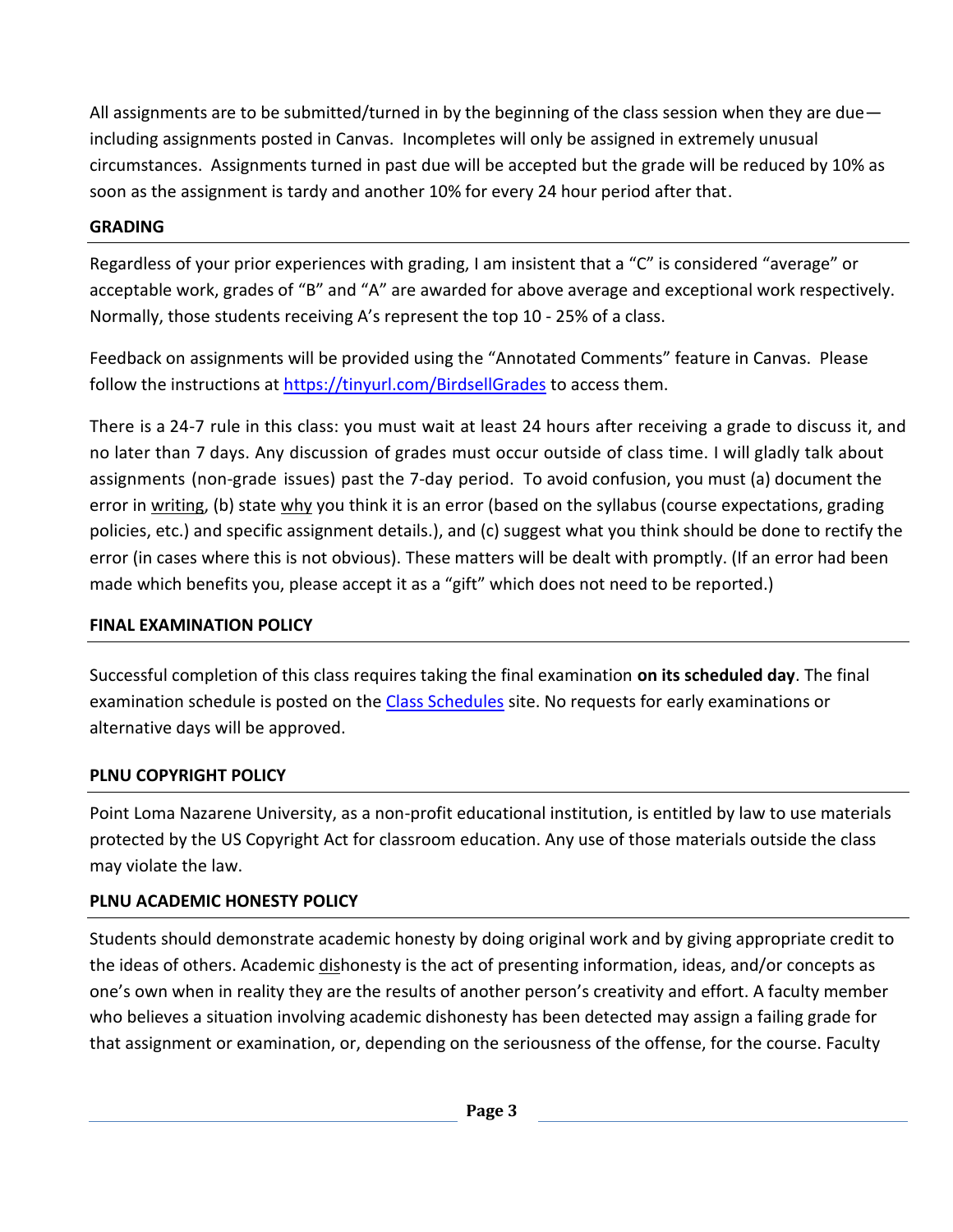should follow and students may appeal using the procedure in the university Catalog. See [Academic Policies](http://catalog.pointloma.edu/content.php?catoid=18&navoid=1278) for definitions of kinds of academic dishonesty and for further policy information.

# **PLNU ACADEMIC ACCOMMODATIONS POLICY**

If you have a diagnosed disability, please contact PLNU's Disability Resource Center (DRC) within the first two weeks of class to demonstrate need and to register for accommodation by phone at 619-849-2486 or by e-mail at **DRC@pointloma.edu.** See [Disability Resource Center](http://www.pointloma.edu/experience/offices/administrative-offices/academic-advising-office/disability-resource-center) for additional information.

# **PLNU ATTENDANCE AND PARTICIPATION POLICY**

Regular and punctual attendance at all classes is considered essential to optimum academic achievement. If the student is absent from more than 10 percent of class meetings, the faculty member can file a written report which may result in de-enrollment. If the absences exceed 20 percent, the student may be deenrolled without notice until the university drop date or, after that date, receive the appropriate grade for their work and participation. See [Academic Policies](http://catalog.pointloma.edu/content.php?catoid=18&navoid=1278) in the Undergraduate Academic Catalog.

# **CLASS ATTENDANCE AND PARTICIPATION**

Your attendance will be recorded when you sign in to the daily form that is passed around the classroom. You are responsible to ensure that your signature has been collected on the form. There is no stronger evidence that you were in attendance. If you did not sign in, you will be counted as having missed class regardless of other evidence you may provide.

Missing class will negatively impact your grade in the following way:

If you miss 0 classes = No impact on final grade If you miss 1 class = No impact on final grade If you miss 2 classes = 2% reduction of final grade If you miss 3 classes = 3% reduction of final grade If you miss 4 classes = 4% reduction of final grade If you miss 5 classes = 5% reduction of final grade, etc.

At various points in the semester you will be asked to complete in-class activities. Your submissions in response to these activities will contribute to your grade (see Assessment and Grading). These activities may not be made up regardless of the reason for the absence.

Failure to attend the class meeting during Finals Week will be counted as missing a week of class meetings and factored in to attendance reductions.

# **INFORMATION AND COMMUNICATIONS TECHNOLOGY**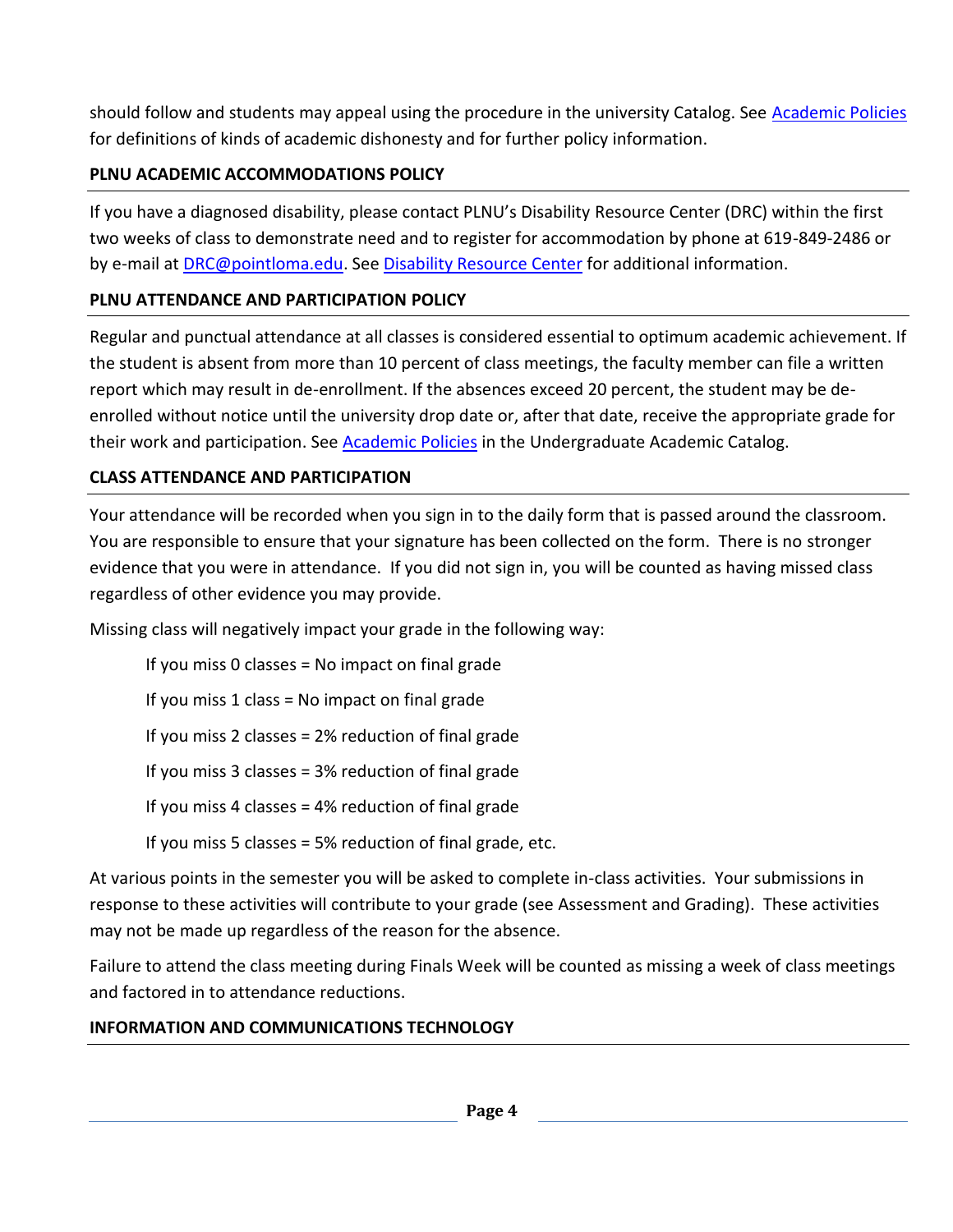While technological resources have made it possible to exchange messages at a greater rate, particularly through email, please remember that just because you're available to send a message doesn't mean I'm available to respond to those messages. I especially frown upon frantic emails sent hours before an exam or assignment. I typically respond to email within one 24-hour school day (M – F). For example, if you email me at 1:00pm on Wednesday afternoon, I will typically respond by 1:00pm on or before 1:00pm on Thursday afternoon. If you email me at 9:00 am on Saturday morning, I will typically respond on or before 9 am on Tuesday morning. It is your responsibility to plan ahead.

Research summaries I have read, along with my own experience as both an instructor and a student, suggest that taking notes by hand on paper improves information retention. If you are taking notes on a laptop or tablet, please disable your connection to the internet unless otherwise instructed.

Please silence your phone when you are in class. If a call or text interrupts our class session, I reserve the right to answer the phone on your behalf and/or make fun of an unoriginal ringtone.

# **ASSIGNMENTS AND READINGS**

All assignments must be typed (double-spaced, 8.5" x 11" paper, one-side, 225-250 wpp, 1" margins, 12pt font, Times New Roman or Courier typeface) unless otherwise instructed. Use the APA style guide where necessary (see https://owl.english.purdue.edu/owl/resource/560/01/ for formatting assistance). Written assignments and readings are due at the beginning of class on the appropriate day. Quizzes and online discussions are due according to the times listed in Canvas and on the attached calendar. The most likely time for your computer/internet connection to crash or printer to die/run out of ink, is minutes before an assignment is due. Please plan ahead.

# **ASSIGNMENT INSTRUCTIONS, RUBRICS, AND CALENDAR**

Some of your assignments will be completed individually, and some will be completed in teams. Team Assignments are denoted with an asterisk (\*)

**Student led Discussions (SLD).** You will facilitate two student led discussions – one as an individual and one with your team. For the individual discussion, you will present an article relevant to previous class discussion about teams (2-3 minutes). For the group-led discussion\*, your team will create an 18-20 minute presentation/discussion on a topic related to teams. The team discussion will involve assigning readings for other students as well as engaging them in discussion (10 pts for individual presentation; 30 points for team presentation).

**Personal Reflection Essays** will consist of 1-2 single-spaced pages each. Personal reflections are individual assignments. Specific instructions will be provided for each reflection; these assignments are designed to synthesize knowledge you have gained through your personal team experiences and our class readings/activities. Essays will be graded based on the depth of these connections (10 pts per essay).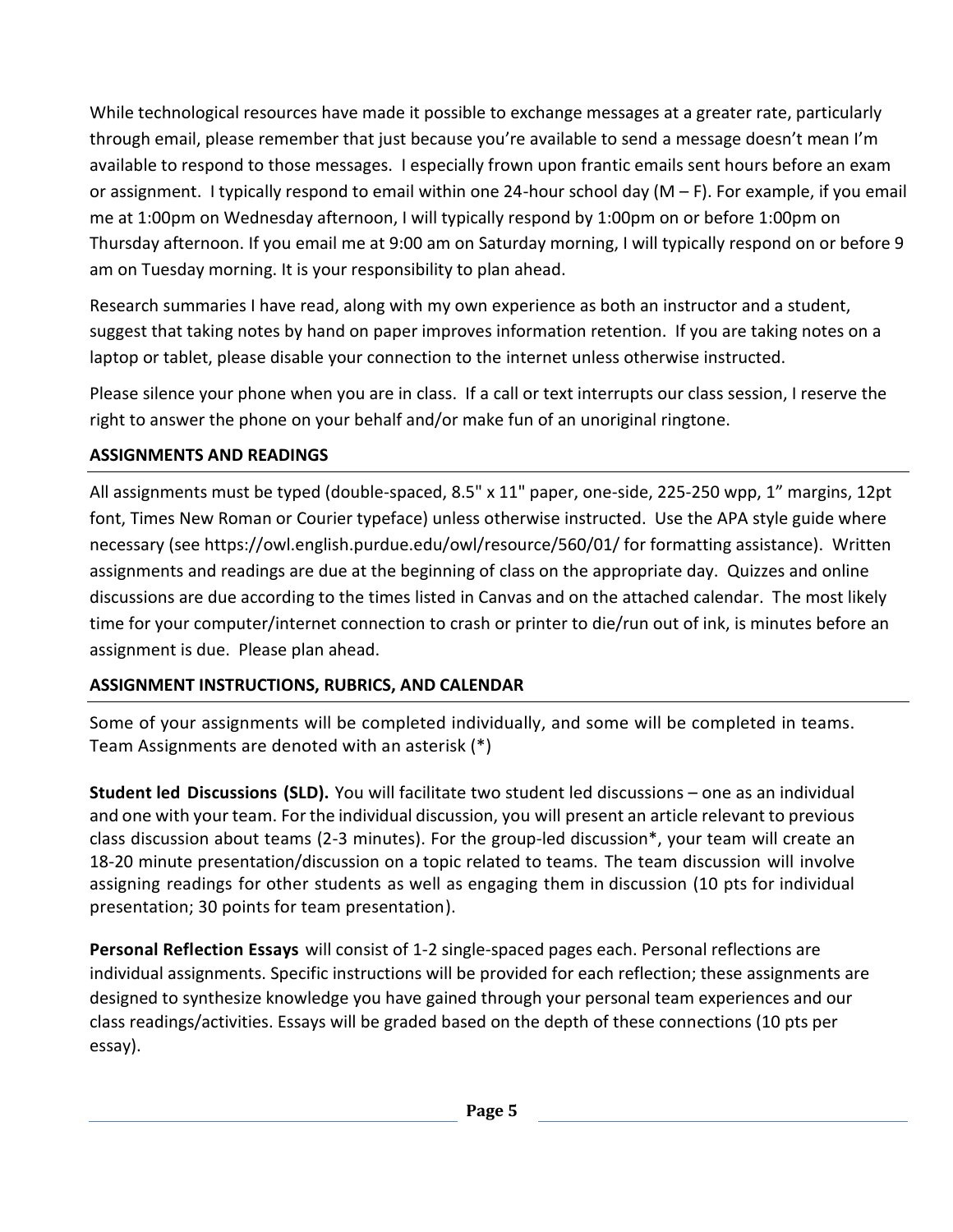**Participation** The participation portion of your grade is based your completion of in-class activities. Your final score will be the quotient of the number of activities in which you have participated divided by the number of activities in which you could have participated.

**Exams (3)** will use multiple choice, true/false, matching, short answer, and/or short essay formats. They will cover material from your readings, class lectures/discussions, and lecture notes. They are not cumulative (50 pts per exam; 150 points total).

**Experiential Learning Activity\*.** Your final assignment this semester is to improve the small group communication of an existing team. This will take the form of designing and executing an experiential learning activity. You will first work in teams to create an activity that enhances one of the teamwork concepts discussed in class (60 pts). Additionally, your team will be responsible for finding a team within an organization to take part in your activity. Finally, you will write a report (60 pts) and give an oral presentation (60 pts) that explains, evaluates, and gives recommendations for your activity.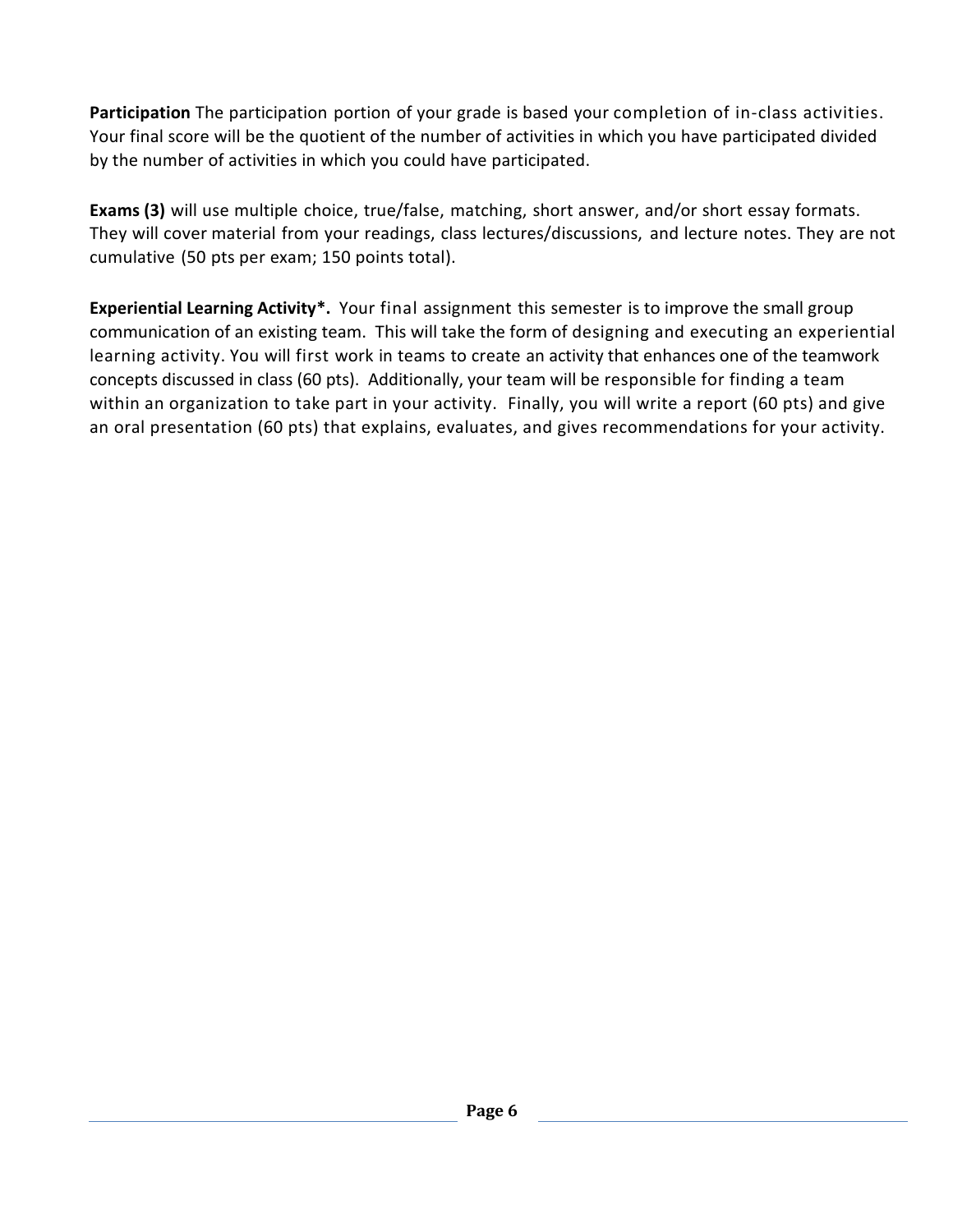# **Personal Reflection Instructions**

Personal reflections are designed to facilitate analysis of your own experiences on teams and the teamwork on your class project team with our course readings and activities. Personal reflections should be 2-4 double-spaced pages in length. They will be graded on the depth of your reflection and analysis in the context of your experiences and through reference to at least two of the readings in the unit currently being discussed.

See due dates on syllabus:

Reflection 1: Looking Back - Your previous teamwork experience (previous personal experience) – 10pts.

Reflection 2: Looking Ahead - How to leverage your team member strengths for success (your team) -10 pts.

Reflection 3: Looking In – Selecting an organization (your client) – 10 pts.

Personal reflections (3) will each be worth 10 points. Grading will be guided by the depth and thoroughness with which you address the following criteria (adapted from Kolb's Model of Experiential Learning, 1984),as well as professionalism of your writing (conciseness and clarity, grammar, sentence/paragraph structure, citation of sources):

| What?                                                                           |
|---------------------------------------------------------------------------------|
| Describe the facts.                                                             |
| What did you do?                                                                |
| What were the results of your work?<br>$\bullet$                                |
| What did you observe around you?                                                |
| So What?                                                                        |
| Analyze your experience in light of 1) your perception of yourself and values,  |
| team member dynamics and client dynamics (as applicable)                        |
| How did this experience meet or not meet your expectations?                     |
| What surprised you?<br>$\bullet$                                                |
| What did the experience with your team (and, if applicable at this<br>$\bullet$ |
| time, your client) reveal about the way you identify yourself and about         |
| your values?                                                                    |
| How did this experience relate to course readings/curriculum?                   |
| Now What?                                                                       |
| Analyze what might be the impact of the activity and relate this back to        |
| classroom learning.                                                             |
| What are the larger issues associated with this activity?                       |
| What sustainable solutions may address these issues?<br>$\bullet$               |
| What did you learn about the team (or client) issue in general?<br>$\bullet$    |
| What could you teach others about this issue?                                   |
| How have you been affected personally by this experience?                       |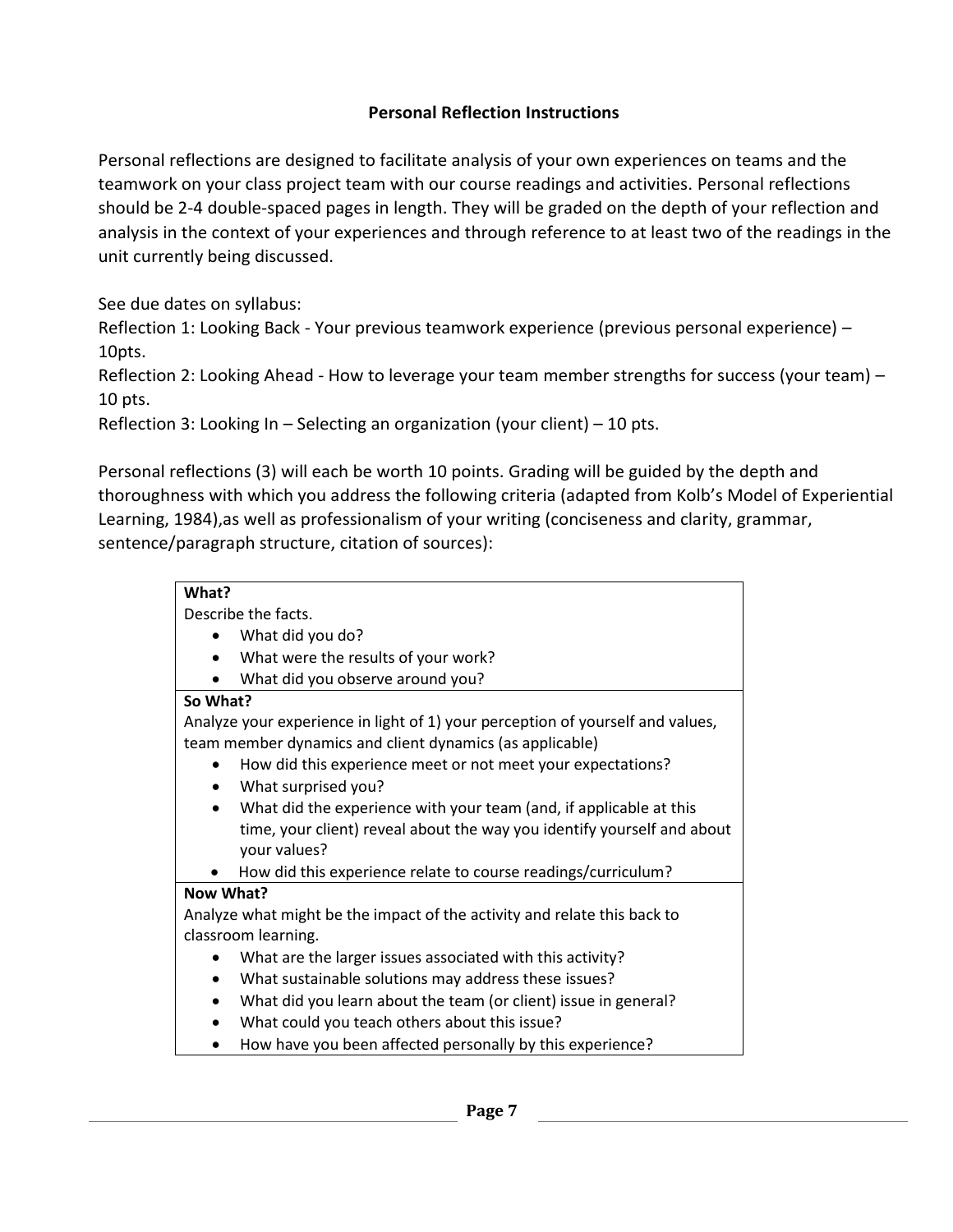#### **PERSONAL REFLECTION GRADING SHEET**

Name:

Grading Scale:

- 1- Missing, not relevant to the assignment
- 2 or 3- Improvement needed, does not satisfy requirements as presented
- 4, 5, 6- Good, average work, satisfies requirements of assignment and collegiate expectations
- 7 or 8- Above average and superior work, exceeds minimum requirements, shows depth of thought, analysis, and insight
- 9- Exceptional scholarship in every regard, far exceeds expectations

## **MECHANICS:**

Is this the first draft of the paper or has it been "polished" and free from spelling, syntax, and grammatical errors? Have you followed all instructions in the syllabus or does it appear to be thrown together at the last moment? Are citations complete and in APA form? [\(http://owl.english.purdue.edu/owl/resource/560/01/\)](http://owl.english.purdue.edu/owl/resource/560/01/)

**1 2 3 4 5 6 7 8 9**

## **DEPTH OF ANALYSIS:**

Does the paper provide clear reasons to support your position on the topic? Have you used sources to ground your argument in communication theory or is this merely your impression of what occurred with anecdotal support?

**1 2 3 4 5 6 7 8 9**

## **OVERALL IMPACT:**

This is a function of many aspects including clarity of thought, depth of analysis, vivid writing style, choice of supporting materials, and attention to detail. Does the paper leave the impression that you have done an excellent job of preparing and presenting the assignment in proper form and on time?

**1 2 3 4 5 6 7 8 9**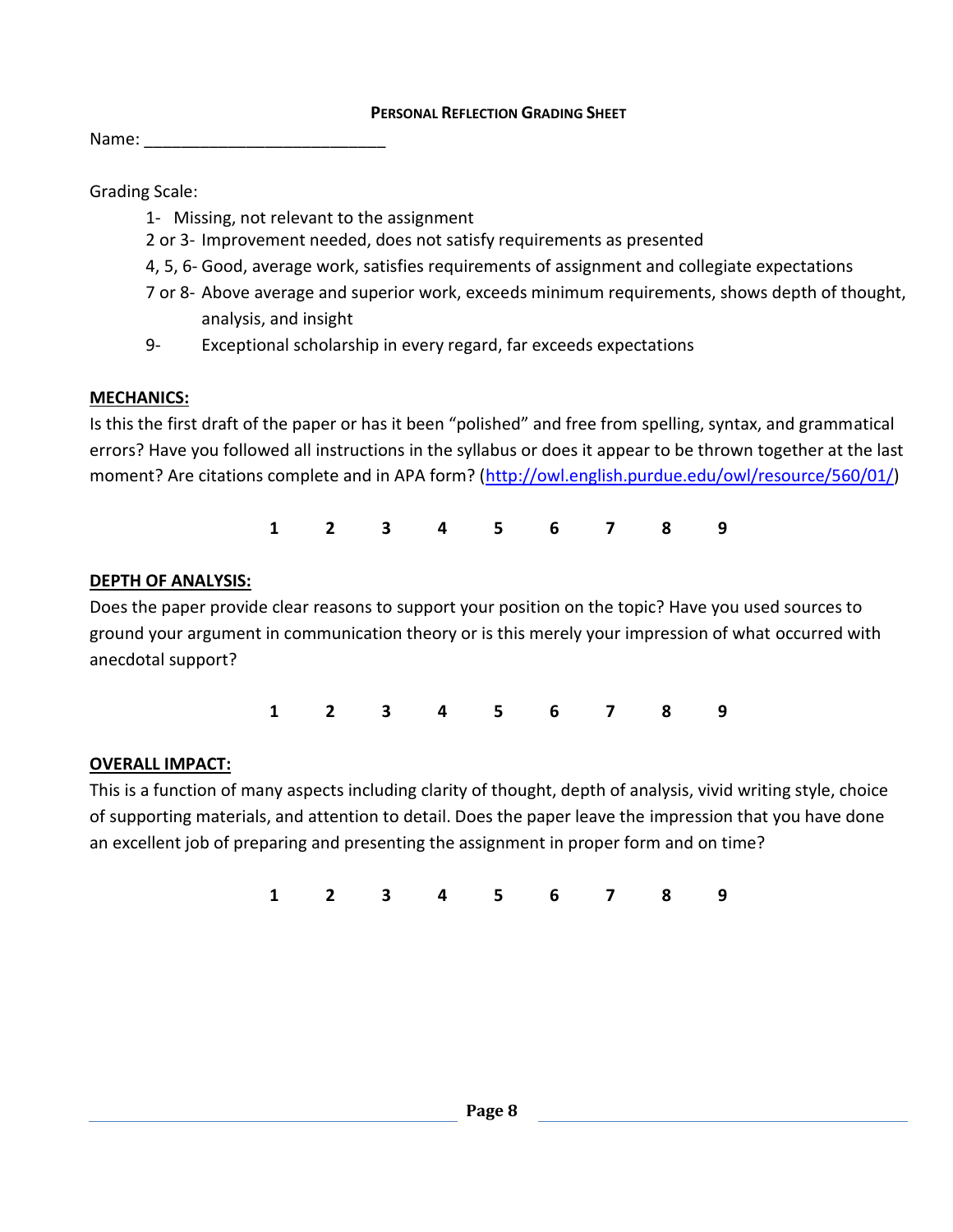# **Student Led Discussion Instructions: Individual and Group**

There are two types of student led discussion – individual and group. Each person will do one of each, for a total of 40 points.

# *Individual Student Led Discussion (10 points)*

For the individual student led discussion, you will be asked to find a news article related to team work (a case study example, new research findings, expert interview, etc.). You should link your discussion to at least one of the teams topics discussed in class prior to your presentation (2 pts). You will be graded on the relevance of your example (2 pts), and the depth of connections you make to class readings and/or your own personal experiences on teams (2 pts). Your individual discussion presentation should be brief, yet impactful. Time allotted for each individual presentation will be 2-3 minutes (2 pts). Please bring a copy of the article for me to keep (2 pts).

# *Group Led Discussion (30 points)*

For the group led discussion, you will work with your project team to lead a full class discussion related to the topic discussed during the previous class session (please note that it will be necessary for your team to begin your planning by completing that reading in advance). \*\*You should also post 1-2 additional readings on Canvas 48 hours before your presentation date, so that the class can read them before your presentation. These can be research articles or new stories, and should be "meaty," content-rich articles from academic journals or mainstream business/news publications, such as *Harvard Business Review, New York Times, Washington Post, Wall Street Journal, Time, Newsweek, Fast Company, Business Week*, etc. (sources may be print or online).

Your team's presentation should briefly summarize the main concepts in the article, then spend most of the time analyzing the article in the context of the relevant course reading, as well as engage the class in discussion. You will want to prepare 5 – 7 meaningful discussion questions, and also consider a plan "b" if the class does not respond to your questions as intended.

Each group member should speak for approximately the same amount of time. A PowerPoint presentation is recommended, but not required. Your group presentation should last approximately 14- 15 minutes, with another 4-5 minutes for questions (questions may be integrated into your presentation, and or be placed at the end), for a total of 18-20 minutes.

You will be graded based on the clarity, relevance and depth of your team's analysis, structure (introduction/body/conclusion and transitions), evidence of planning and preparation, and most importantly, the connections you make to the course reading during your presentation, as well as to your team's selected readings.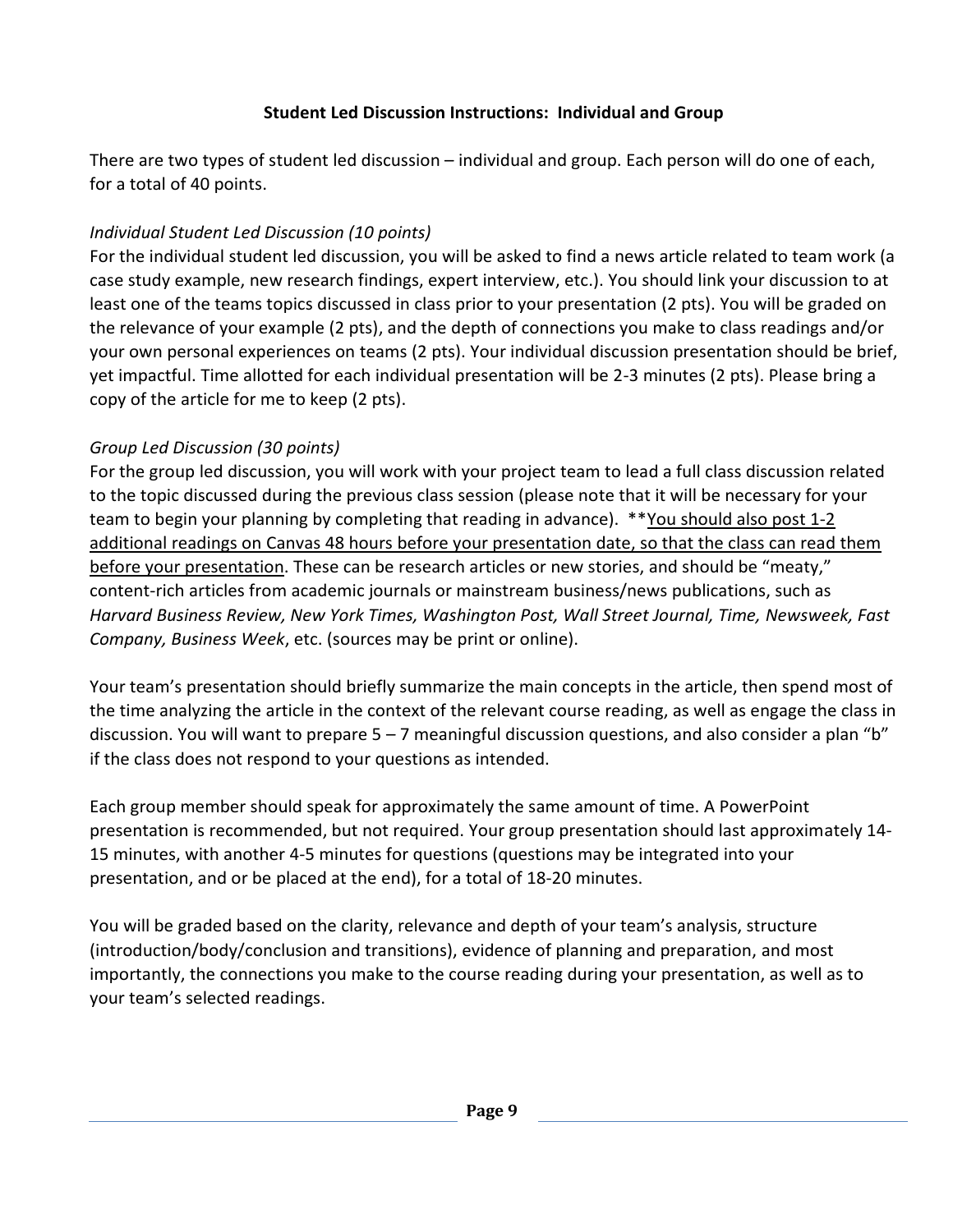|              |                                                                          |         | <b>GROUP LED DISCUSSION GRADING SHEET</b>                                                       |           |
|--------------|--------------------------------------------------------------------------|---------|-------------------------------------------------------------------------------------------------|-----------|
| Names:       |                                                                          |         | Score:                                                                                          | /30       |
|              | How well did you introduce your presentation?                            |         |                                                                                                 |           |
| Not included | Below average                                                            | Average | Above Average                                                                                   | Excellent |
|              | How well did you summarize the main concepts in the article?             |         |                                                                                                 |           |
| Not included | Below average                                                            | Average | Above Average                                                                                   | Excellent |
|              |                                                                          |         | Was most of the time analyzing the article in the context of the relevant course reading?       |           |
| Not included | Below average                                                            | Average | Above Average                                                                                   | Excellent |
|              | How well did you engage the class in discussion?                         |         |                                                                                                 |           |
| Not included | Below average                                                            |         | Average Above Average                                                                           | Excellent |
|              |                                                                          |         | Was there a plan "b" if the class did not respond to your questions as intended?                |           |
| No           | Yes                                                                      |         |                                                                                                 |           |
|              |                                                                          |         | How integrated and equal was each group member in terms of speaking time?                       |           |
| Not included | Below average                                                            | Average | Above Average                                                                                   | Excellent |
|              | Did the presentation look and feel like a single, cohesive presentation? |         |                                                                                                 |           |
| Not included | Below average                                                            | Average | Above Average                                                                                   | Excellent |
|              | How well did you conclude your presentation?                             |         |                                                                                                 |           |
| Not included | Below average                                                            | Average | Above Average                                                                                   | Excellent |
|              |                                                                          |         | Does the presentation leave the impression that you have done an excellent job of preparing and |           |
|              | presenting the assignment in proper form and on time?                    |         |                                                                                                 |           |
| No           |                                                                          |         |                                                                                                 | Yes       |
|              |                                                                          |         | Did you do something that allowed your presentation to stand out from other presentations?      |           |
| No           |                                                                          |         |                                                                                                 | Yes       |
|              | Did you post the articles 48 hours prior to the presentation?            |         |                                                                                                 |           |
| No           |                                                                          |         |                                                                                                 | Yes       |
|              | Were the articles suitable for the assignment?                           |         |                                                                                                 |           |
| No           |                                                                          |         |                                                                                                 | Yes       |
|              |                                                                          |         | Did you stay within the time requirements (18-20 minutes) for the presentation?                 |           |
| No           |                                                                          |         |                                                                                                 | Yes       |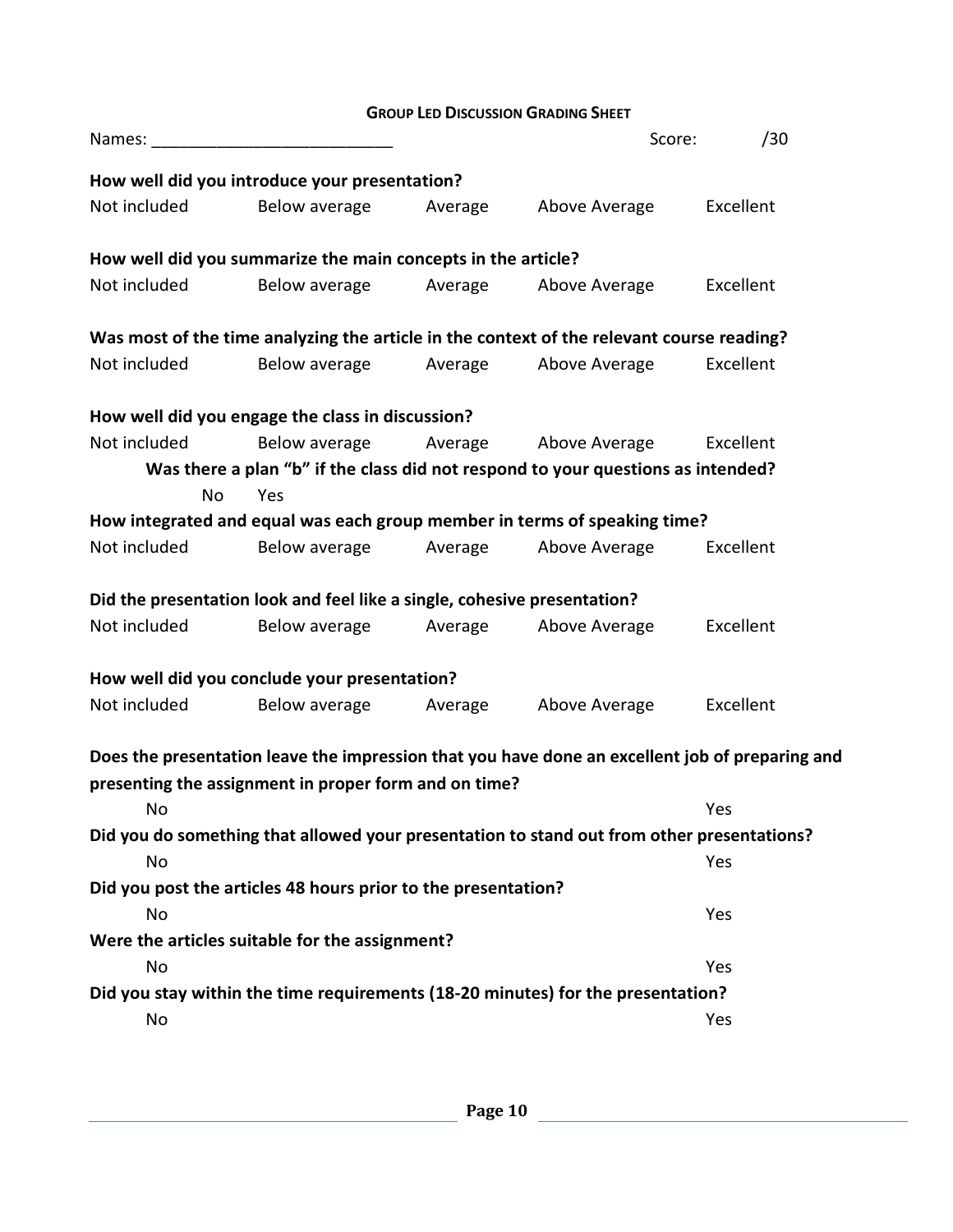#### **GROUP REFLECTION GRADING SHEET**

(Total time - 20-25 minutes)**:**

| Names: | $ -$<br>31. J J J<br>∼ |  |
|--------|------------------------|--|
|--------|------------------------|--|

Broadly, this presentation should answer the question "What did you learn in COM 2020?" You might consider what you wish you knew from course readings before you started this experience that may have improved your experiences. You might also consider what successful small group practices your group engaged in without knowing they were supported by course readings. If you wanted to use the readings you've done and the experiences you've had in this course to help others improve their small group experiences and performance, what would you say? **\*This assignment should NOT overlap with your experiential learning presentations.**

## **Introduction/Background:** (Approximately 5 minutes)/ **5 Points**

-Get our attention, explain what will we be hearing about in your presentation, and why it's relevant to us.

-How did your group form? What networks existed/were developed?

*Notes:*

**Body** (Approximately 10-15 minutes)/ **45 Points.**

# **Use the "what, so what, and now what" guidelines in the syllabus to elaborate on your team's experience, potentially including:**

- Give us the "behind the scenes" on your activity. Since you will tell us what you *did* do in the final presentation, use this time to tell us what options you explored but decided *not to do*. How did you develop ideas and make decisions about them?
- -Has it been easier or harder than you expected to work as a team (etc.)? Discuss leadership, conflict, trust, and/or decision making challenges. Retroactively diagnose your group: Why did those challenges exist? What would you recommend to another group going through similar challenges?

-Challenges/ struggles experienced with the client organization while working on the project. If you had to do it all over again, what might you do differently?

*Notes:*

**Discussion Questions, Audience Q&A, and Conclusion** (Approximately 5 minutes)/ **10 points**

-Prepare discussion questions to engage the audience. These can be integrated throughout the presentation or added at the end. During the discussion, you should be prepared to respond to audience questions that arise. Conclude the presentation with a clincher statement

*Notes:*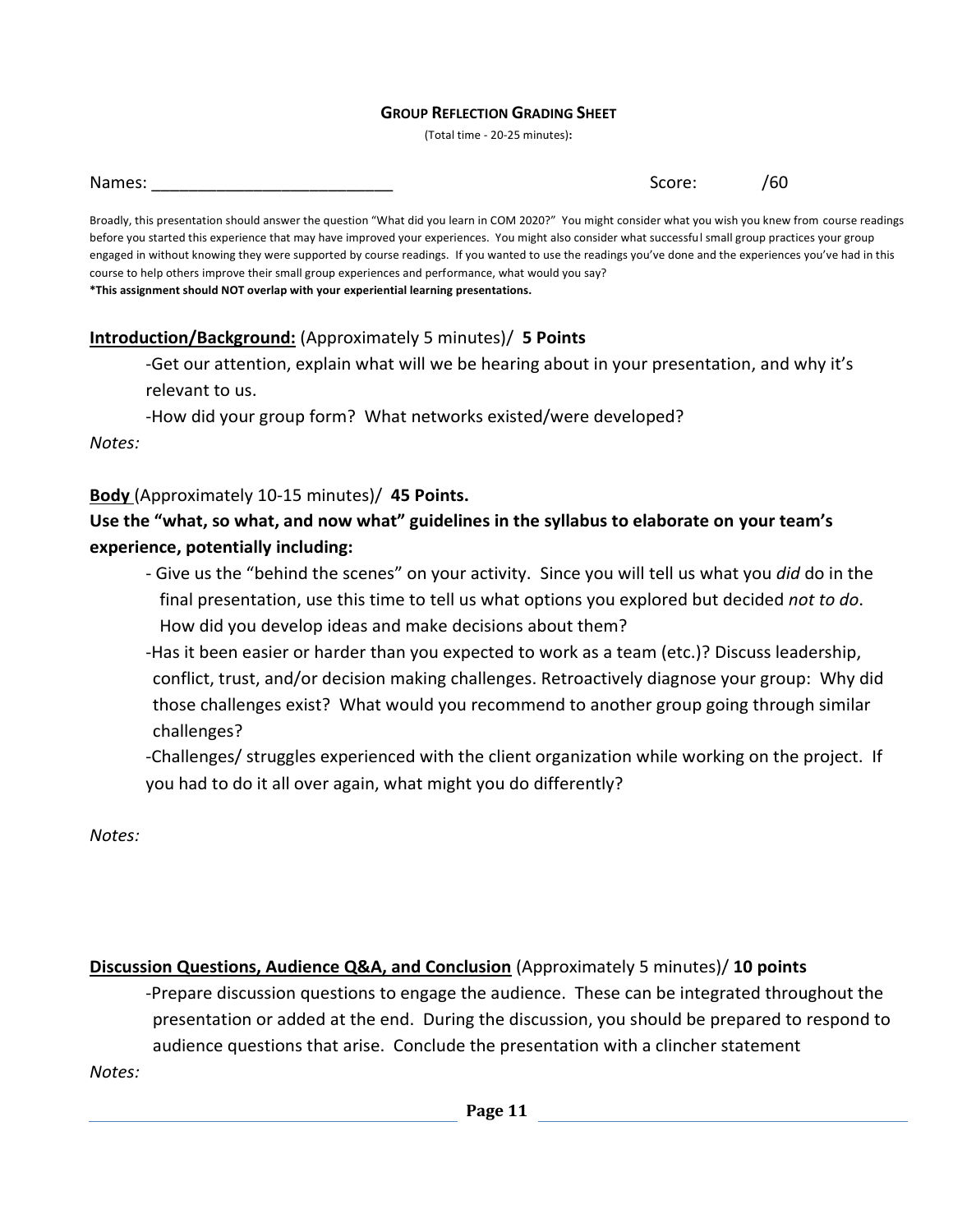# **Experiential Learning Activity**

For this assignment, you should prepare an experience that is active, interactive, relevant, and strikes a balance between simplicity and complexity (that is, make it simple enough to easily participate in but complex enough to accomplish the goal of the activity). Newstrom & Scannell (1980) suggest these types of activities or "games" usually: are brief (1-30 minutes), are inexpensive to implement, activate multiple senses, use props, are low-risk, are adaptable, and are used to illustrate a single point only (p. xiv). Examples of games that meet these standards will be provided on Canvas. Do not use any "getting acquainted" activity/icebreaker.

Then, identify a small group (not including your classmates) and coordinate a time for its members to participate in your activity. Your activity is more likely to be successful if you select a group that is likely to contain a high percentage of members who learn through concrete experiences as opposed to abstract conceptualization (Kolb, 1984). It may be persuasive to tell decision makers of the group what their group is likely to improve as a result of participating in your activity.

After the experience, you will write a report and deliver an oral presentation that describes what occurred, explains why it occurred the way it did, and predicts what would likely occur in future groups OR prescribes ways to improve the experience in the future.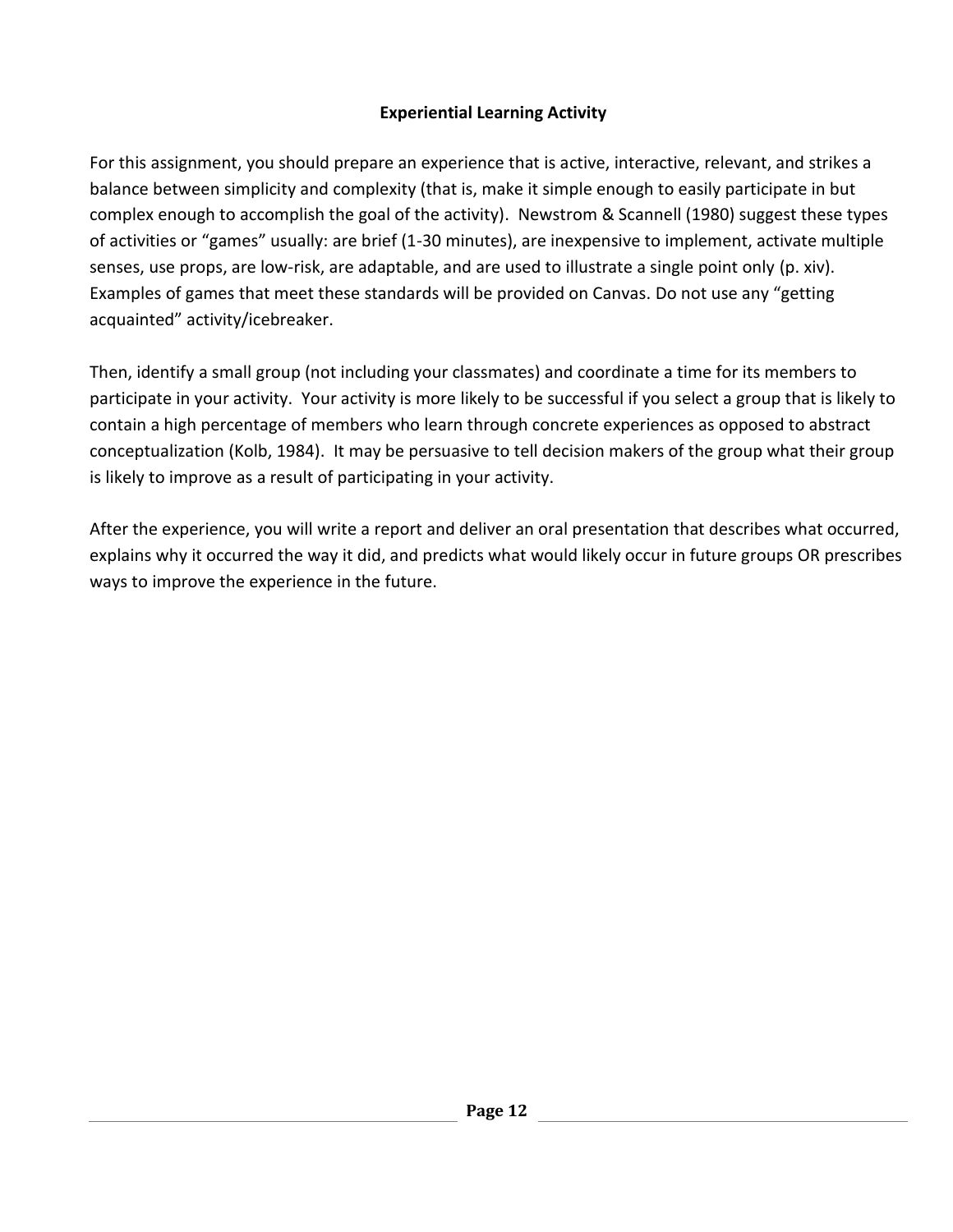### **PLANNING THE ACTIVITY**

The experience itself should be outlined by including the following headings and addressing subsequent prompts (adapted from Newstrom & Scannell, 1980 and Brooks-Harris & Stock-Ward, 1999).

# **TITLE**

### **OBJECTIVE**

- 1. What is the topic?
- 2. What are the goal(s)/learning objective(s)/and/or theme(s)
- 3. What are some commonalities in participant's experiences?
- 4. When, in the life-cycle of a group, should an activity like this occur?
- 5. What kind of experience have the participants probably had with the topic?
- 6. Where are you likely to find groups that would most benefit from an activity like this?

#### **PROCEDURE**

- 1. What kind of interaction pattern do you want to promote?
- 2. What needs to be prepared by the facilitator(s) before the activity?
- 3. What instructions should be made available to the facilitator but not the participants?
- 4. What instructions will be provided to the participants? *Note: sections 3 and 4 should be very detailed so that anyone with a copy of this document should be able to accomplish them.*
- 5. How will the activity be debriefed? *Note: this section should also be elaborate. DeWine (1994) suggests that twice as much time should be spent in the debrief as you did in the activity*. In the debrief:
	- a. Participants should be given the opportunity to describe
		- i. What they did in the activity
		- ii. Why they may have behaved atypically
		- iii. What they thought about
		- iv. How they felt
	- b. Participants should offer interpretations regarding
		- i. What this activity could be teaching them about their team
		- ii. The likelihood this activity would have occurred the same way in other groups. Why or why not?
		- iii. How the experience has changed the group or the individual
		- iv. What they would do differently if they were asked to play the game again
		- v. What they will remember about the experience
	- c. Facilitators should
		- i. Summarize the responses of the participants
		- ii. Identify the skill/concept the activity was designed to develop
		- iii. Connect what you know about that skill/concept to the activity
- 6. How will the activity be assessed?
- 7. Other important issues or concerns

## **MATERIALS REQUIRED APPROXIMATE TIME REQUIRED SOURCES**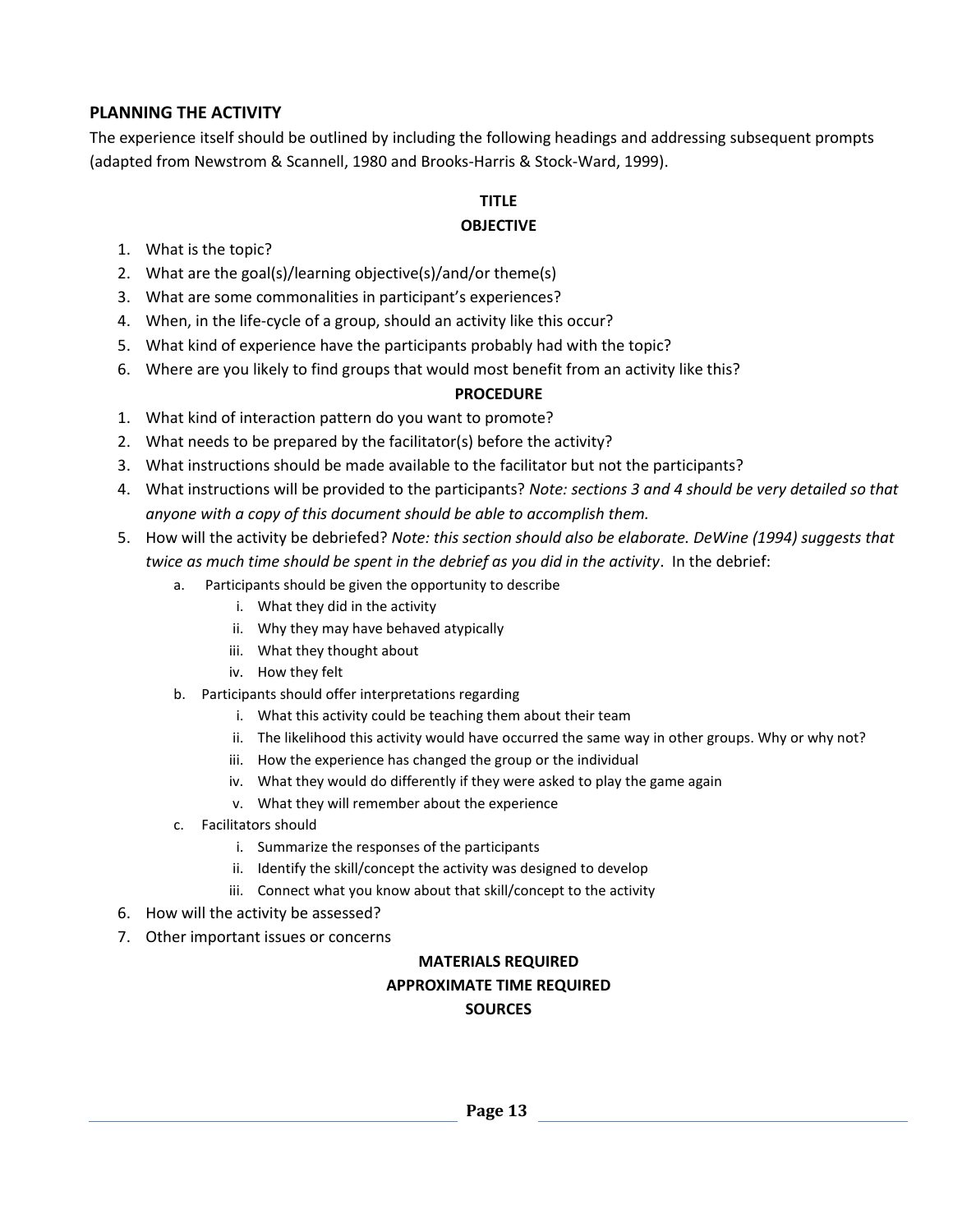#### **EXPERIENTIAL ACTIVITY GRADING SHEET**

Names: \_\_\_\_\_\_\_\_\_\_\_\_\_\_\_\_\_\_\_\_\_\_\_\_\_\_ Score: /60

Grading Scale:

- 1- Missing, not relevant to the assignment
- 2 or 3- Improvement needed, does not satisfy requirements as presented
- 4, 5, 6- Good, average work, satisfies requirements of assignment and collegiate expectations
- 7 or 8- Above average & superior work, exceeds minimum requirements, shows depth of thought, analysis, and insight
- 9- Exceptional scholarship in every regard, far exceeds expectations

#### **MECHANICS:**

Is this the first draft of the paper or has it been "polished" and free from spelling, syntax, and grammatical errors? Have you followed all instructions in the syllabus or does it appear to be thrown together at the last moment? Are citations complete and in APA form? [\(http://owl.english.purdue.edu/owl/resource/560/01/\)](http://owl.english.purdue.edu/owl/resource/560/01/)

| 1 2 3 4 5 6 7 8 9 |  |
|-------------------|--|
|-------------------|--|

## **OBJECTIVE**

Are the topic and goal(s) clearly articulated? Have criteria for potential participants been identified? Are the decisions supported by credible sources?

**1 2 3 4 5 6 7 8 9**

## **PROCEDURE**

Do the instructions follow the suggested format and provide cogent, detailed information, including required materials and time, that is easy to follow?

**1 2 3 4 5 6 7 8 9**

## **DEBRIEF AND EVALUATION**

Is it clear how the activity will be explained to participants? Is the debrief relevant to the topic? Have you prepared for potential contingencies? Have you made it clear how you will collect data about the participant's experience?

**1 2 3 4 5 6 7 8 9**

## **OVERALL IMPACT:**

This is always a function of many aspects including clarity of thought, explanation of exercise, and attention to detail. Does the submission leave the impression that you have done an excellent job of preparing and presenting the assignment in proper form, on-time, and well thought out?

**1 2 3 4 5 6 7 8 9**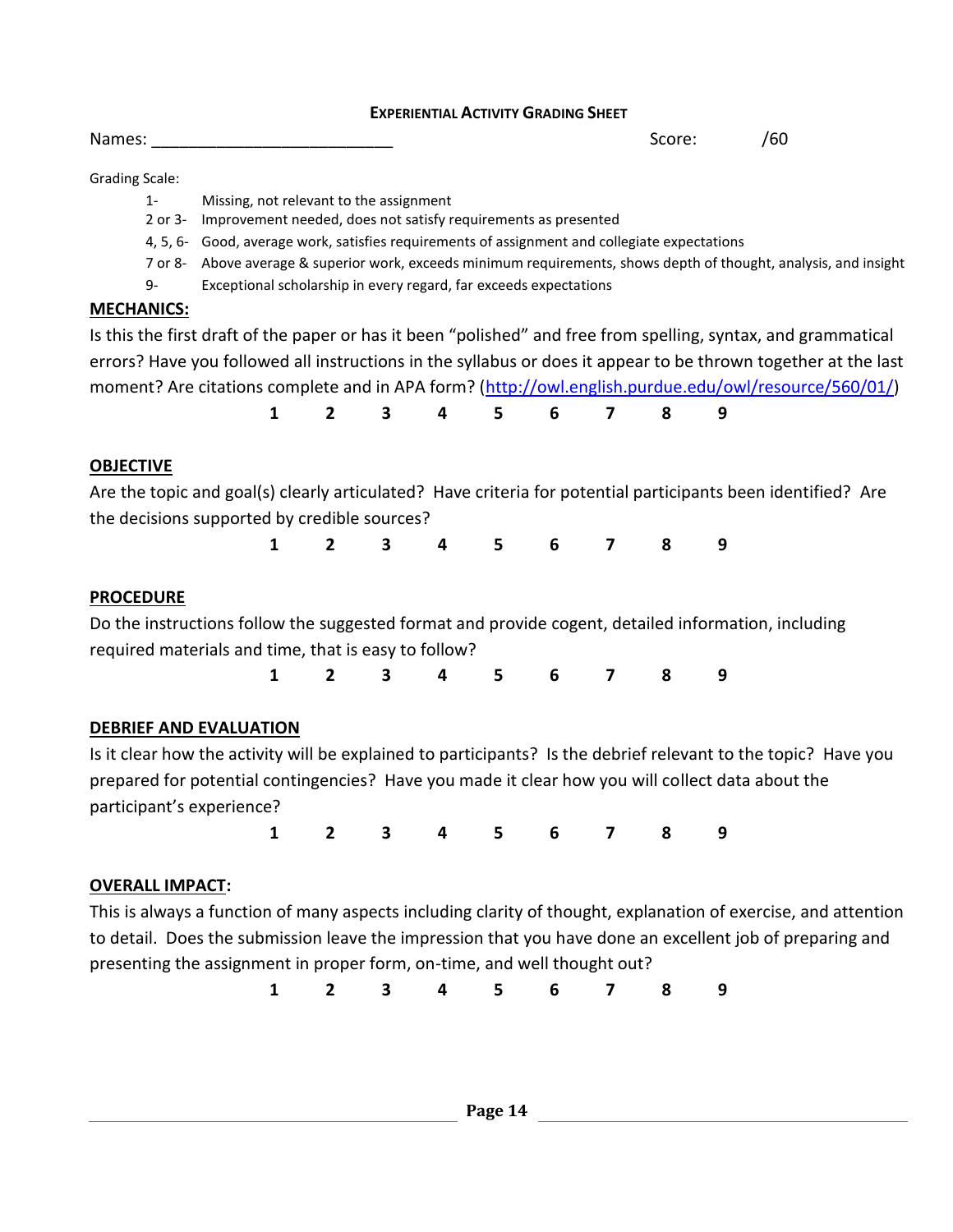## **WRITTEN REPORT EXPECTATIONS**

Once you've executed your activity, you should prepare a report that follows the following format:

- Cover page
- Abstract *1 page including*
	- o Activity Summary
	- o Rationale for Activity
	- o Key Findings of the Experience
- Review of literature on selected concept *2-4 pages identifying what is already known about the concept your activity was designed to develop.*
- Composition of Activity–*1-2 pages sharing the "logic in use" description of how the activity was constructed and the participants were selected. What decisions did you make? Why did you think those decisions would result in the outcomes you intended?*
- Results-*2-4 pages describing what occurred on the day you performed your activity. Did the activity do what you thought it would? Why or why not? How do you know/could you prove that the participants or group improved in the concept area you intended?*
- Discussion- *1-2 pages. What would you do differently if you were to perform this activity again? What did you learn that matters to your participants? What did you learn that matters to members of similar groups? What did you learn that matters to everyday people? What did you learn that matters to small group communication scholars?*
- Required Appendices:
	- o Complete activity instructions
	- o Photographs of participants performing the activity

*Other appendices may include diagrams of the activity, summary tables of assessment data, handouts participants receive during the experience/debrief*

 References in APA Format (search "Purdue OWL" or visit the online PLNU Library Guide called How to do Research/Citation Help for details on APA formatting expectations)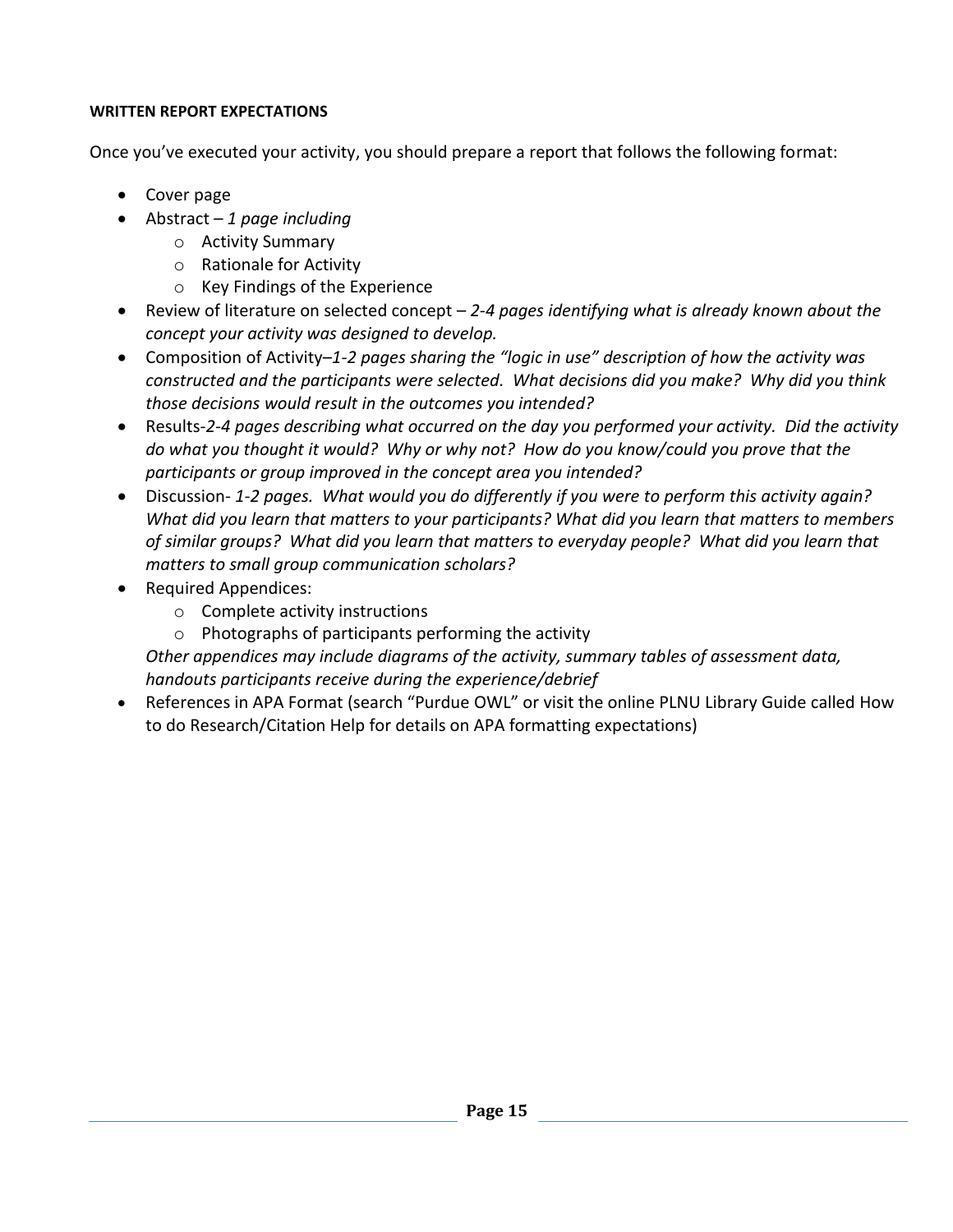## **PRESENTATION EXPECTATIONS**

Introduction: Introduce your presentation in an engaging way (avoid beginning with "My name is and my group wanted to..." or a variation thereof). Preview the sections of your presentation

Body: Outline the primary topic your activity sought to address. Address the existing literature, how your activity is aligned with that literature, what occurred on the day of the activity, what you would do differently next time, and why this activity matters to everyday people and communication scholars.

The presentation should look and feel like a single, cohesive presentation. Visual aids are recommended, but not required. While this should be treated as a formal presentation, information should be presented in a creative and engaging way.

Conclusion: Conclude by reviewing the big ideas and ending with a clincher statement that summarizes your presentation in one sentence.

Time: You have 7-9 minutes to present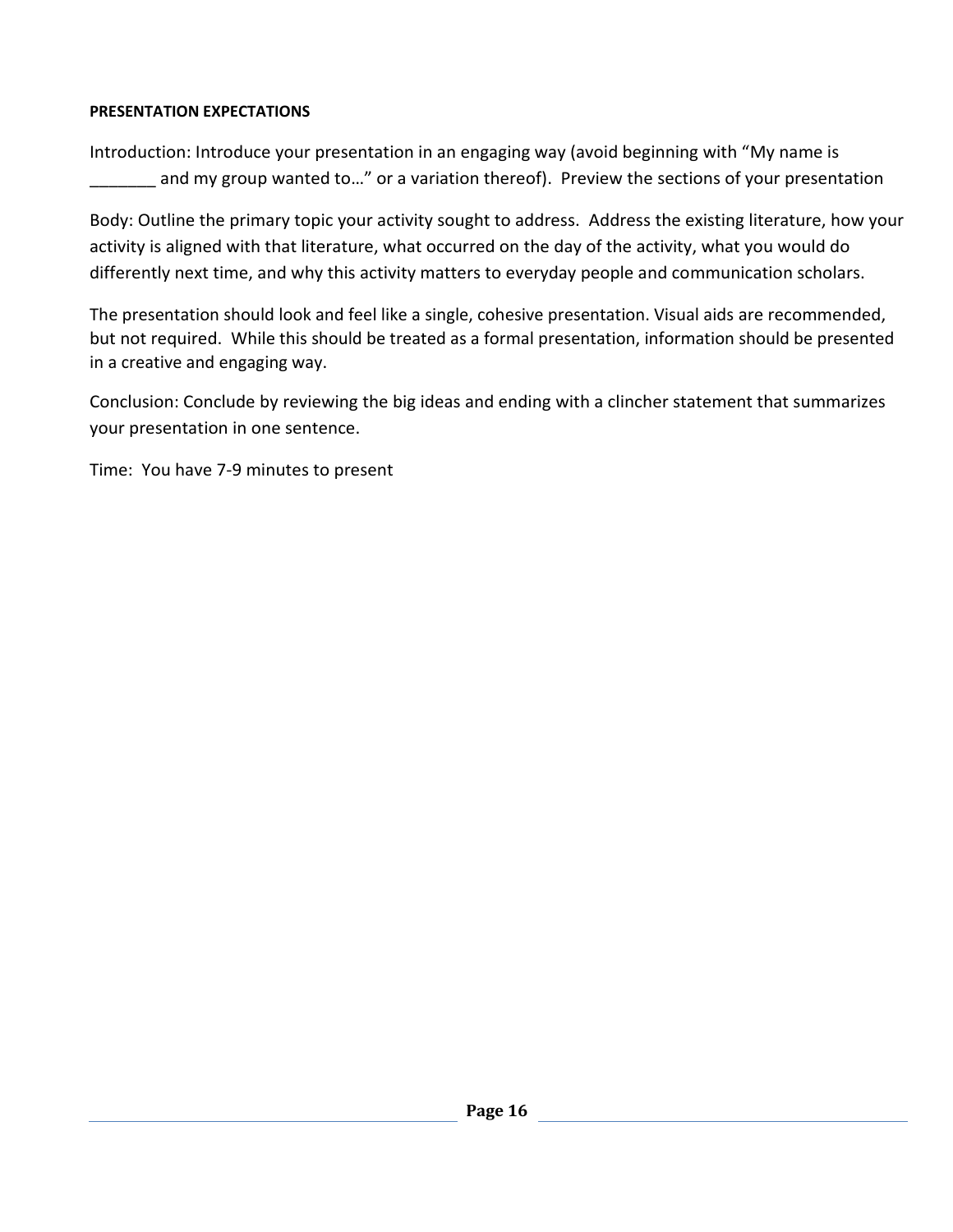#### **EXPERIENTIAL ACTIVITY REPORT GRADING SHEET**

Names: \_\_\_\_\_\_\_\_\_\_\_\_\_\_\_\_\_\_\_\_\_\_\_\_\_\_ Score: /60

Grading Scale:

- 1- Missing, not relevant to the assignment
- 2 or 3- Improvement needed, does not satisfy requirements as presented
- 4, 5, 6- Good, average work, satisfies requirements of assignment and collegiate expectations
- 7 or 8- Above average & superior work, exceeds minimum requirements, shows depth of thought, analysis, and insight
- 9- Exceptional scholarship in every regard, far exceeds expectations

#### **MECHANICS:**

| $\mathbf{1}$                 | $\overline{2}$ | 3 | 4 | 5 | 6 | 7                       | 8 | 9 |
|------------------------------|----------------|---|---|---|---|-------------------------|---|---|
| LITERATURE REVIEW:           |                |   |   |   |   |                         |   |   |
| $\mathbf{1}$                 | $\overline{2}$ | 3 | 4 | 5 | 6 | $\overline{\mathbf{z}}$ | 8 | 9 |
| <b>ACTIVITY COMPOSITION:</b> |                |   |   |   |   |                         |   |   |
| $\mathbf{1}$                 | $\overline{2}$ | 3 | 4 | 5 | 6 | $\overline{\mathbf{z}}$ | 8 | 9 |
|                              |                |   |   |   |   |                         |   |   |
| $\mathbf{1}$                 | $\overline{2}$ | 3 | 4 | 5 | 6 | $\overline{\mathbf{z}}$ | 8 | 9 |
|                              |                |   |   |   |   |                         |   |   |
| $\mathbf{1}$                 | $\overline{2}$ | 3 | 4 | 5 | 6 | 7                       | 8 | 9 |
| APPENDICES/REFERENCES:       |                |   |   |   |   |                         |   |   |
| $\mathbf{1}$                 | $\overline{2}$ | 3 | 4 | 5 | 6 | 7                       | 8 | 9 |
|                              |                |   |   |   |   |                         |   |   |
| $\mathbf{1}$                 | $\overline{2}$ | 3 | 4 | 5 | 6 | 7                       | 8 | 9 |
|                              |                |   |   |   |   |                         |   |   |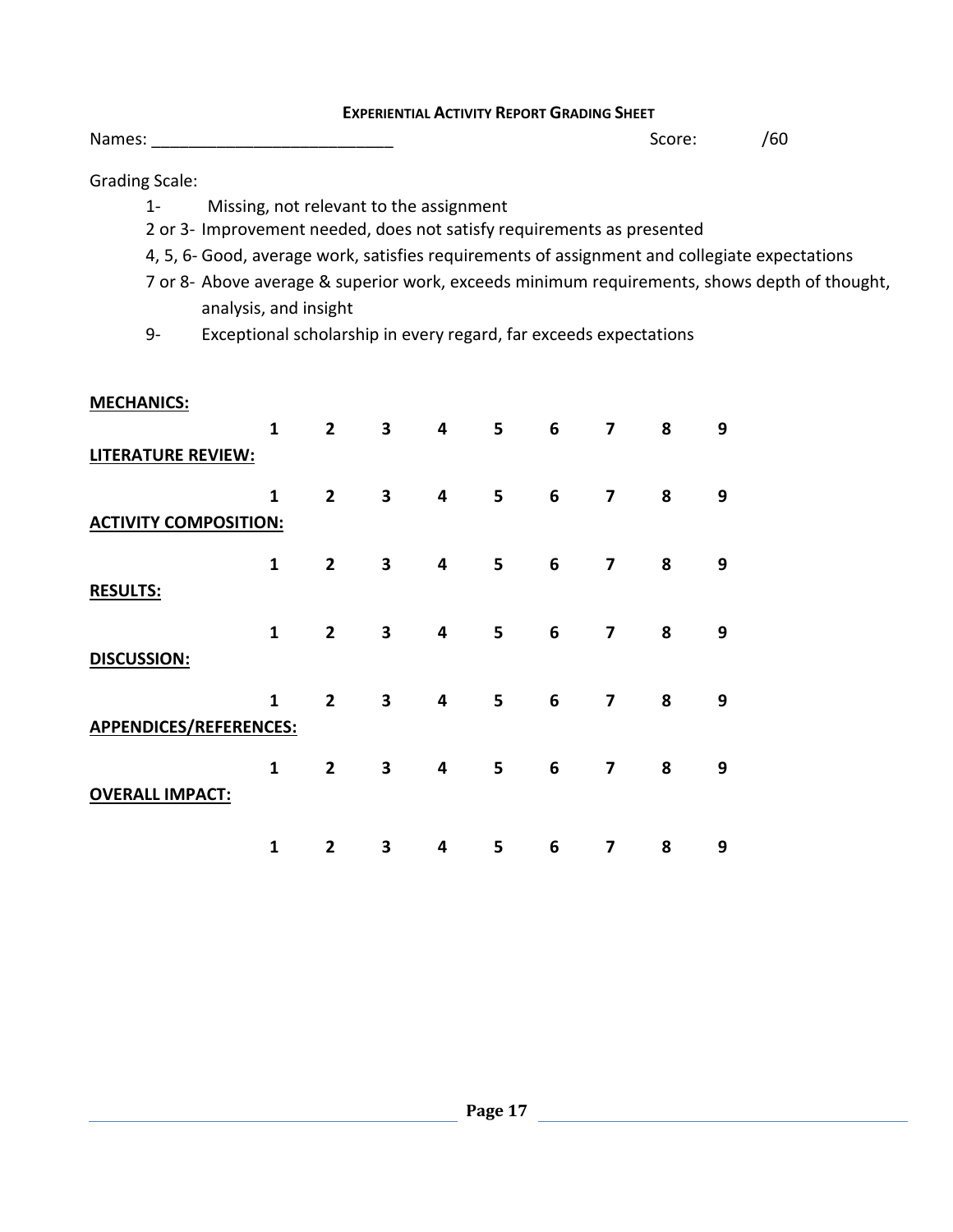| <b>EXPERIENTIAL LEARNING PRESENTATION GRADING SHEET</b>                                                                                                  |                                                                                           |         |               |                                                                                                           |  |  |  |
|----------------------------------------------------------------------------------------------------------------------------------------------------------|-------------------------------------------------------------------------------------------|---------|---------------|-----------------------------------------------------------------------------------------------------------|--|--|--|
| Names:                                                                                                                                                   |                                                                                           |         | Score:        | /60                                                                                                       |  |  |  |
| How well did you introduce and preview your presentation?                                                                                                |                                                                                           |         |               |                                                                                                           |  |  |  |
| Not included                                                                                                                                             | Below average                                                                             | Average | Above Average | Excellent                                                                                                 |  |  |  |
|                                                                                                                                                          | How well did you summarize the main points you were attempting to make?                   |         |               |                                                                                                           |  |  |  |
| Not included                                                                                                                                             | Below average                                                                             | Average | Above Average | Excellent                                                                                                 |  |  |  |
|                                                                                                                                                          | Was most of the time analyzing the experience in the context of relevant course readings? |         |               |                                                                                                           |  |  |  |
| Not included                                                                                                                                             | Below average                                                                             | Average | Above Average | Excellent                                                                                                 |  |  |  |
|                                                                                                                                                          |                                                                                           |         |               | Did the presenters avoid fillers (e.g., um, ah, you know, like, etc.), move purposefully, exhibit energy, |  |  |  |
|                                                                                                                                                          | make eye contact, smile often, and appear credible?                                       |         |               |                                                                                                           |  |  |  |
| Not included                                                                                                                                             | Below average                                                                             | Average | Above Average | Excellent                                                                                                 |  |  |  |
|                                                                                                                                                          | Did the presentation look and feel like a single, cohesive presentation?                  |         |               |                                                                                                           |  |  |  |
| Not included                                                                                                                                             | Below average                                                                             | Average | Above Average | Excellent                                                                                                 |  |  |  |
|                                                                                                                                                          | How well did you conclude your presentation?                                              |         |               |                                                                                                           |  |  |  |
| Not included                                                                                                                                             | Below average                                                                             | Average | Above Average | Excellent                                                                                                 |  |  |  |
| Does the presentation leave the impression that you have done an excellent job of preparing and<br>presenting the assignment in proper form and on time? |                                                                                           |         |               |                                                                                                           |  |  |  |
| No                                                                                                                                                       |                                                                                           |         |               | Yes                                                                                                       |  |  |  |
| Did you do something that allowed your presentation to stand out from other presentations?                                                               |                                                                                           |         |               |                                                                                                           |  |  |  |
| No                                                                                                                                                       |                                                                                           |         |               | Yes                                                                                                       |  |  |  |
| Did you stay within the time requirements (7-9 minutes) for the presentation?                                                                            |                                                                                           |         |               |                                                                                                           |  |  |  |
| No                                                                                                                                                       |                                                                                           |         |               | Yes                                                                                                       |  |  |  |
|                                                                                                                                                          |                                                                                           |         |               |                                                                                                           |  |  |  |